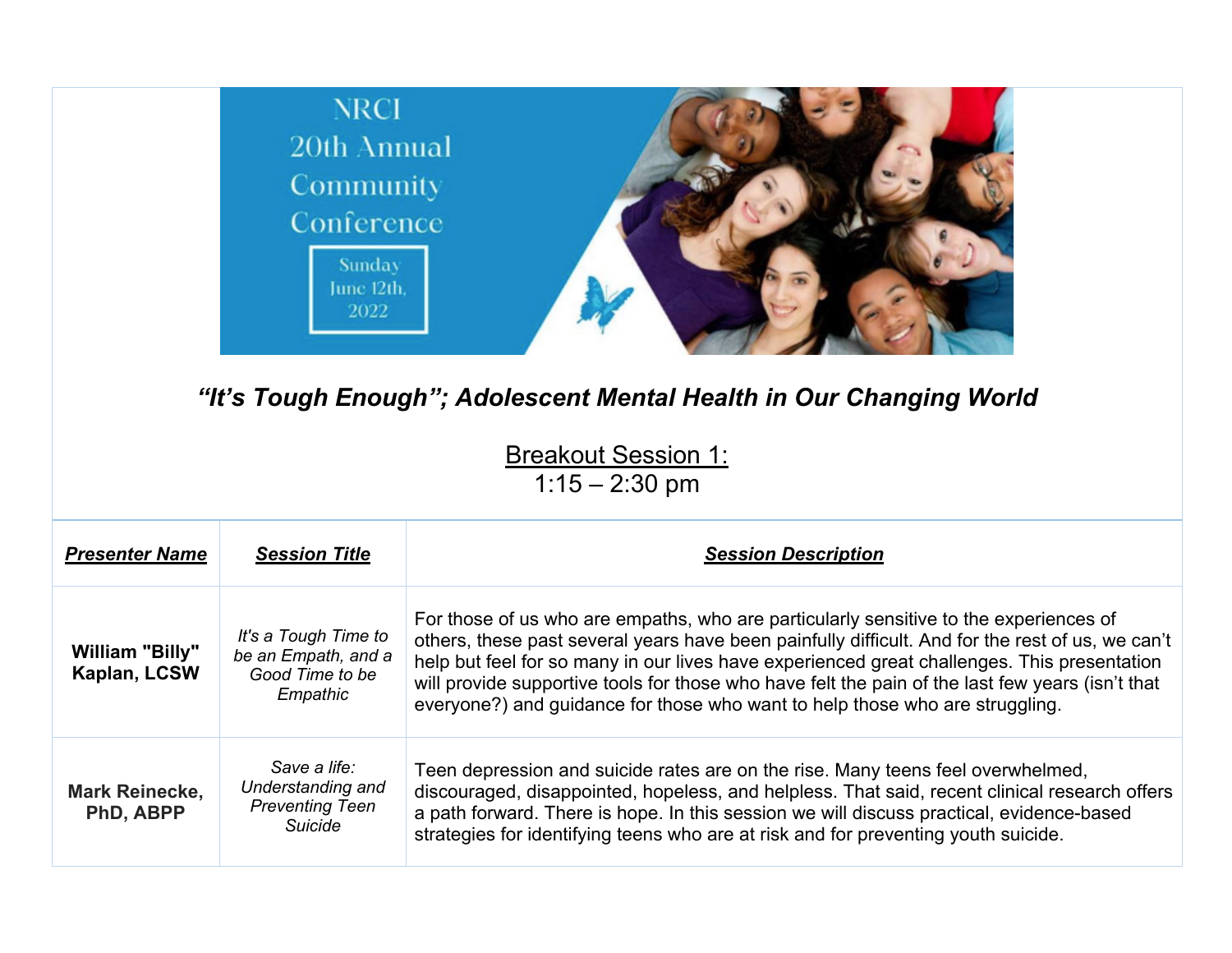| Laura Grimes,<br><b>LCSW</b>               | Queer Teens &<br>Identity:<br><b>Understanding Teens</b><br>with "Othered"<br><b>Identities</b>                                                            | Youth today have a multitude of ways in which they understand their varied identities;<br>gender identity & sexual orientation are only two of them. Often parents & other adults in<br>their lives struggle in understanding the language and concepts that seem so relevant. In<br>this time together, we'll explore these concepts. We will discuss how non-straight and/or<br>non-cis teens differ from their counterparts, and how social & emotional adolescent<br>development is impacted by queer* identity structures. This discussion will include<br>understanding the components of identity, socialization and the impact on teens and their<br>mental health.                                     |
|--------------------------------------------|------------------------------------------------------------------------------------------------------------------------------------------------------------|-----------------------------------------------------------------------------------------------------------------------------------------------------------------------------------------------------------------------------------------------------------------------------------------------------------------------------------------------------------------------------------------------------------------------------------------------------------------------------------------------------------------------------------------------------------------------------------------------------------------------------------------------------------------------------------------------------------------|
| Kelsey Jo Lantz,<br>MA, LPC                | Social Media and<br><b>Mental Health</b>                                                                                                                   | The relationship of social media to emerging adults<br>Developmental factors<br>Research on risks and benefits of social media use<br>Managing social media use                                                                                                                                                                                                                                                                                                                                                                                                                                                                                                                                                 |
| Ana Belmonte,<br><b>PsyD</b>               | The Impact of School<br>and Community<br>Violence on<br><b>Adolescent Mental</b><br>Health                                                                 | News stories of violence in schools and communities are seen daily through news and<br>social media. The aftermath and continued impact on exposure to school and community<br>violence is often not highlighted. This presentation will discuss the effects of exposure to<br>school and community violence on adolescents. Furthermore, impacts of non-direct<br>exposure, such as through seeing media reports or participating in lockdown drills, will also<br>be explored.                                                                                                                                                                                                                                |
| <b>Tara Gill, PhD</b>                      | <b>Adolescent Mental</b><br>Health: Social and<br>Developmental<br>Impact of COVID-19<br><b>Isolation</b>                                                  | Adolescence is typically a period of significant growth and development. The past several<br>years for youth have been marked by public health policies and practices that have been<br>disruptive to their routines and social outlets. The impact on their normative development<br>has been profound. Adolescent mental health, coping needs, and short and long-term<br>impact will be explored.                                                                                                                                                                                                                                                                                                            |
| Jaimee Ory,<br>LCSW, CRADC,<br><b>ACHT</b> | <b>ADHD</b> in Teens:<br>Understanding an<br><b>Emotionally Complex</b><br>Diagnosis During an<br><b>Emotionally Complex</b><br><b>Time of Development</b> | This training is designed for participants to have the most up-to-date and relevant<br>information regarding ADHD. ADHD is a diagnosis with emotional complexity that can be<br>vastly misunderstood. Historically, the DSM-5 has provided criteria for ADHD that does not<br>fully capture how ADHD impacts emotions and perceptions. This training will discuss<br>emotional regulation, executive functioning struggles, and Rejection Sensitivity Disorder<br>(RSD), which are all diagnostic features of this diagnosis. This training will also discuss<br>differences between child, teen, and adult ADHD, as well as gender differences and current<br>information on psychopharmacological approaches. |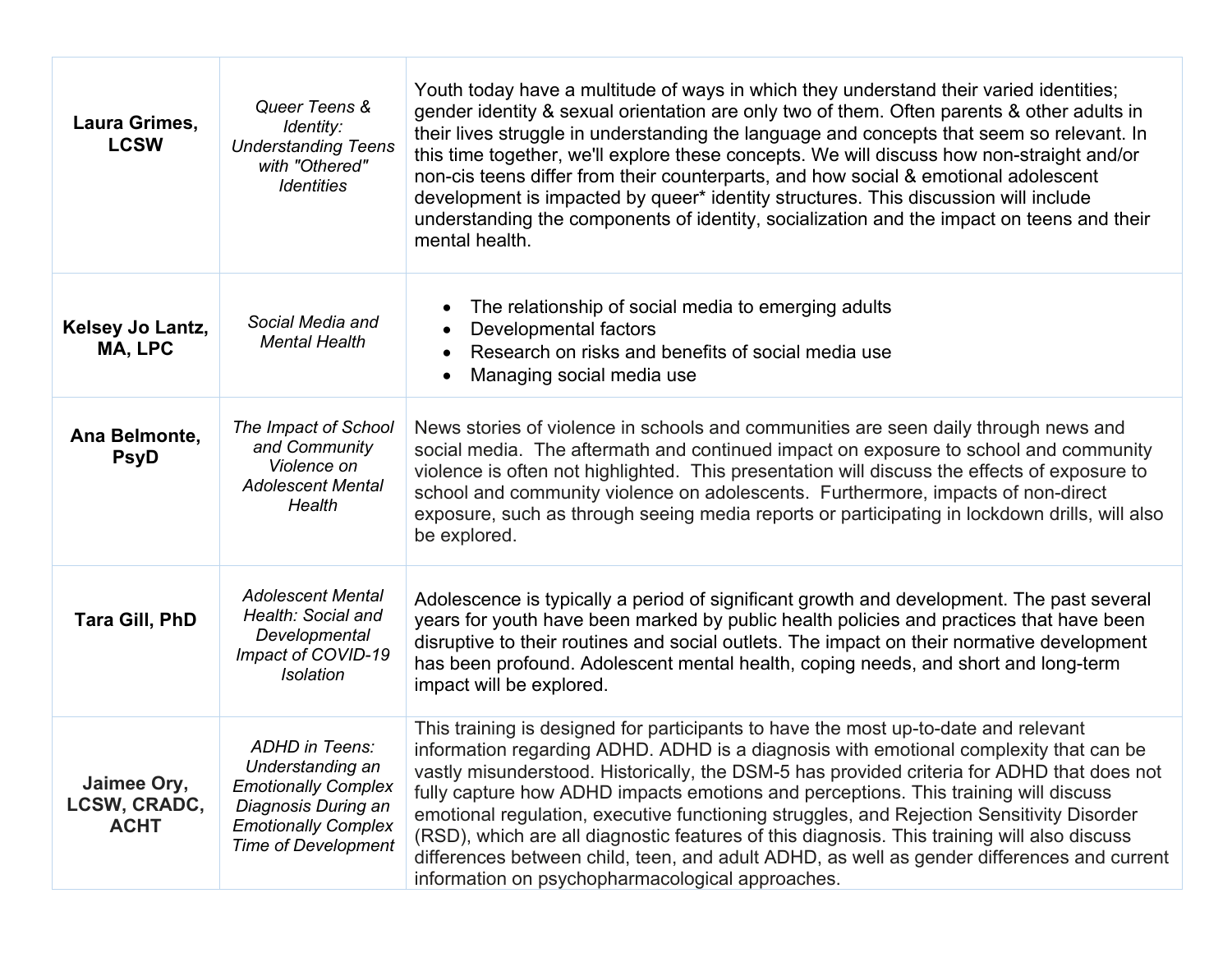| David Baron, MD                                | Not Your Parents'<br>Cannabis; The Impact<br>of Cannabis on the<br><b>Emerging Adult Brain</b> | With widespread legalization of recreational cannabis, there is a common assumption that<br>this defines it as safe, at least for adults. However the science of cannabis, including its<br>dozens of chemical components, and the dramatic increase of potency of its main<br>psychoactive ingredient since the 1970's, all raise serious questions. Cannabis can be more<br>impairing and for longer periods of time after use than was previously appreciated, and it<br>frequently activates and aggravates multiple mental illnesses. This conversation will help<br>the audience with a more well-informed perspective on risks of cannabis use, especially in<br>adolescents and young adults. |
|------------------------------------------------|------------------------------------------------------------------------------------------------|-------------------------------------------------------------------------------------------------------------------------------------------------------------------------------------------------------------------------------------------------------------------------------------------------------------------------------------------------------------------------------------------------------------------------------------------------------------------------------------------------------------------------------------------------------------------------------------------------------------------------------------------------------------------------------------------------------|
| Bryn Jessup,<br><b>PhD</b>                     | Adolescents in the<br>Family, Raising<br>"Different Drummers"                                  | Adolescence is a time of tremendous change within the developing young person as well as<br>the family system. This presentation will offer a developmental perspective informed by<br>current research in neurobiology to highlight ways that families can support psychological<br>growth and resilience during adolescence.                                                                                                                                                                                                                                                                                                                                                                        |
| <b>Claire</b><br>Openshaw, PhD,<br><b>LCPC</b> | <b>Advocating Against</b><br><b>Youth Exploitation</b>                                         | Human trafficking refers to the exploitation of an individual using force, fraud, or coercion.<br>Misconceptions of trafficking is a significant impediment in identifying victims. To make<br>identification more difficult, victims typically do not recognize their exploitation. Not only are<br>youth more vulnerable to being trafficked, but traffickers specifically target them. To further<br>complicate matters, family members are involved in almost half of the identified cases of<br>child trafficking. With trafficking on the rise in all fifty states; now is the time for us to<br>advocate for our youth.                                                                        |

 $\Box$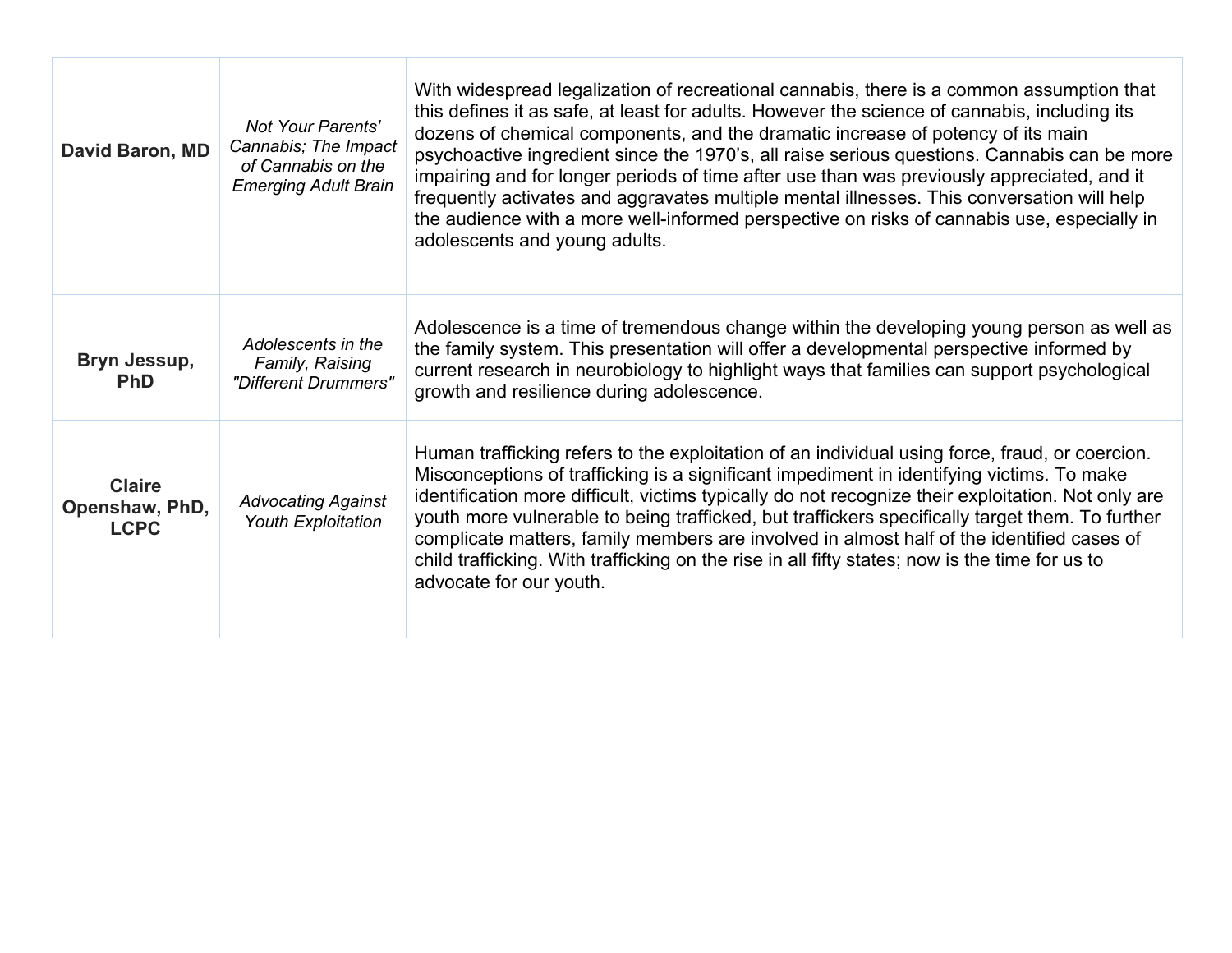## *"It's Tough Enough"; Adolescent Mental Health in Our Changing World*

| <b>Breakout Session 2:</b> |
|----------------------------|
| $2:45 - 4pm$               |

| <b>Presenter Name</b>                       | <b>Session Title</b>                                                                                                     | <b>Session Description</b>                                                                                                                                                                                                                                                                                                                                                                                                                                                                                                                                                                                                                                                                                       |
|---------------------------------------------|--------------------------------------------------------------------------------------------------------------------------|------------------------------------------------------------------------------------------------------------------------------------------------------------------------------------------------------------------------------------------------------------------------------------------------------------------------------------------------------------------------------------------------------------------------------------------------------------------------------------------------------------------------------------------------------------------------------------------------------------------------------------------------------------------------------------------------------------------|
| Nina Henry,<br>LCPC, CADC                   | <b>Straight Talk About</b><br><b>Substance Use: How</b><br>to Start the<br><b>Conversation With</b><br><b>Your Child</b> | "How do I recognize when my child is using substances?" "What do I say to start the<br>conversation about drugs and alcohol?" These are common questions for parents and<br>the prospect of asking them is scary. This workshop will offer information about the<br>signs and symptoms of substance use and how to talk to your child about these<br>issues. The group will also discuss what our community can do to help parents and<br>children.                                                                                                                                                                                                                                                              |
| <b>Orson Morrison,</b><br><b>PsyD</b>       | Supporting the<br>Mental Health &<br><b>Wellness of Black</b><br>Youth                                                   | How are Black children doing? How can parents, teachers and practitioners<br>understand and support the social and emotional health of Black Youth? These are<br>questions and topics that don't often get the attention they deserve in research and<br>practice. Join Dr. Orson Morrison, Psy.D. of DePaul University who reviews the data<br>and best practices on supporting Black Youth. The event will end with a brief, guided<br>meditation practice that encourages personal and collective reflection and action.                                                                                                                                                                                      |
| <b>Abigail Natenshon,</b><br>MA, LCSW, CEDS | Eating Disorders: An<br><b>Integrative Disease</b><br>requires an<br><b>Integrative Approach</b><br>to Treatment         | Eating disorders are integrative disorders, impacting the brain and body far beyond<br>their effects on eating lifestyle and weight control. The most lethal of all the mental<br>health disorders, disease onset fragments the patient's core Self, taking over its<br>executive function and distorting self-perception. Uniquely integrative treatment<br>strategies restore the reunification of the patient's core Self, optimizing emotional<br>development, self-care and well-being. A close and trusting therapeutic attachment<br>between patient and therapist gives rise to the patient's self-trust, self-regulation, self-<br>confidence, self-esteem, self-actualization, and motivation to heal. |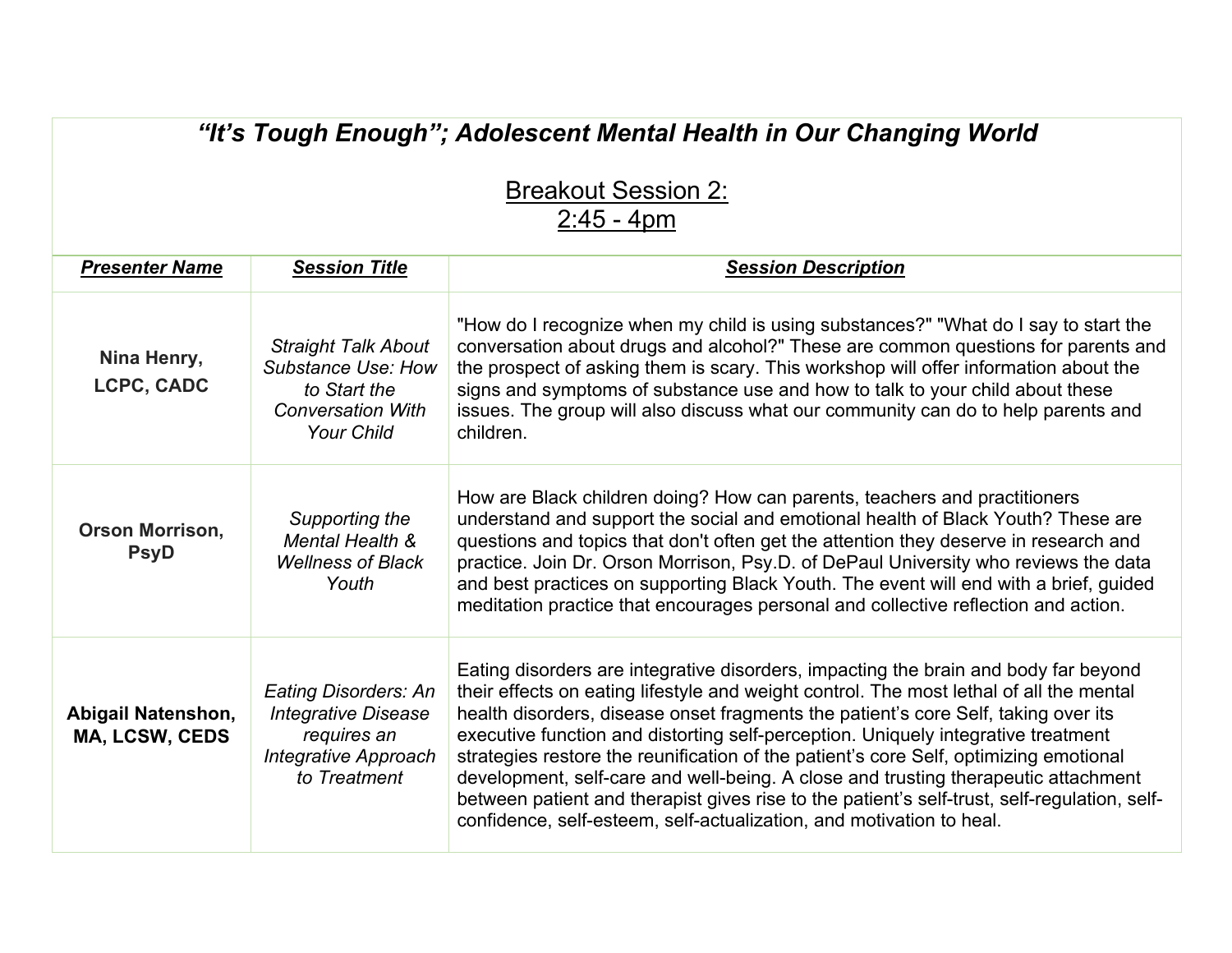| <b>Linzy Pinkerton, MS</b><br><b>Uma Guarnaccia, BS</b><br>Patricia Garibaldi, BA | <b>Adverse Childhood</b><br><b>Experiences (ACES)</b><br>and Trauma                                        | We will introduce ACES and childhood trauma, reviewing the difference between<br>stress and trauma. We will also discuss and clarify commonly used terms and<br>concepts related to trauma including post-traumatic stress disorder (PTSD), complex<br>trauma, historical trauma, and racial trauma. The ways in which trauma manifests<br>across development will be explored, and general guidelines about how to be<br>responsive to and supportive of youth experiencing trauma will be shared through our<br>discussion of trauma-informed care.                                                                                                                                                                                                                                                                                                                                                                                                                                                                                      |
|-----------------------------------------------------------------------------------|------------------------------------------------------------------------------------------------------------|--------------------------------------------------------------------------------------------------------------------------------------------------------------------------------------------------------------------------------------------------------------------------------------------------------------------------------------------------------------------------------------------------------------------------------------------------------------------------------------------------------------------------------------------------------------------------------------------------------------------------------------------------------------------------------------------------------------------------------------------------------------------------------------------------------------------------------------------------------------------------------------------------------------------------------------------------------------------------------------------------------------------------------------------|
| <b>Adriane "Addie"</b><br>Van Zwoll, MJ,<br><b>LCSW</b>                           | <b>Addressing Mental</b><br><b>Health Needs in</b><br><b>Schools</b>                                       | This presentation will introduce common mental health issues among adolescents and<br>how these issues impact students in the school environment. This presentation will<br>explore ways in which schools can assist children and families in getting the support<br>they need, while also focusing on academics.                                                                                                                                                                                                                                                                                                                                                                                                                                                                                                                                                                                                                                                                                                                          |
| <b>Albert Sharp</b><br><b>Barbara Reeves, BS</b>                                  | <b>Bullying; The Three</b><br>Rs - Recognize,<br>Respond, and Report                                       | This interactive and informative workshop will take you back to an awkward period in<br>your life: Middle School and High School. Where trying to fit in was the norm.<br>We will introduce the different types of Bullying as well as the signs of Bullying. We<br>will discuss the victim, perpetrator, and bystander roles and experiences and how to<br>assist young people with making positive choices. We will also discuss how Bullying<br>can lead to self-harm and possible suicide.                                                                                                                                                                                                                                                                                                                                                                                                                                                                                                                                             |
| <b>Pete Myers, PsyD</b>                                                           | <b>Emerging Adults</b><br><b>Growing Through</b><br>Relationships and<br><b>Real Life</b><br>Opportunities | As emerging adults, we come to learn about the aspects of ourselves that make us<br>feel most confident, capable, and loveable. Through relationships and interactions with<br>others, we come to join and contribute to our communities of choice and take on new<br>roles within our families. It is at this time that we become increasingly self-reliant and<br>take full responsibility for our actions. Like all developmental transitions throughout the<br>lifespan, emerging adulthood is influenced by the environmental and social context in<br>which the progression is occurring. Disruption and derailment can occur, for example<br>by misuse of substances, experiences of trauma, toxic interpersonal relationships, and<br>psychiatric illnesses. This presentation will provide both a detailed description of this<br>developmental stage from a neurobiological and relational model, and real-life clinical<br>experiences illustrating the struggles and achievements commonly associated with<br>emerging adults. |